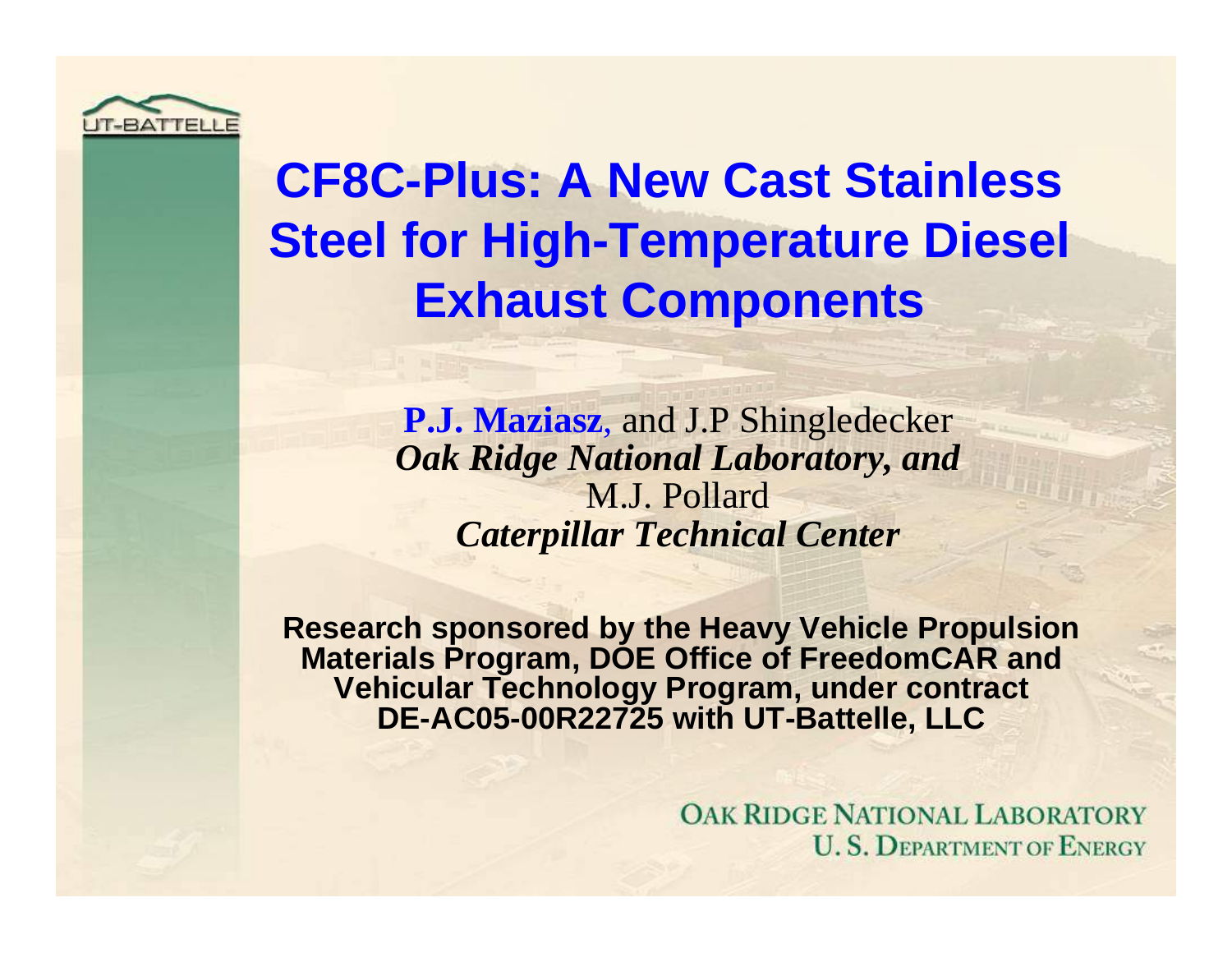### **CF8C-Plus cast stainless steel was developed to provide higher temperature capability and reliability for advanced diesel engine**



**exhaust manifold** 

> **C-15,** 14.6L HD On-Highway Diesel Engine

**turbo-housing** 

• **Cast stainless upgrade for SiMo cast-iron diesel engine exhaust components**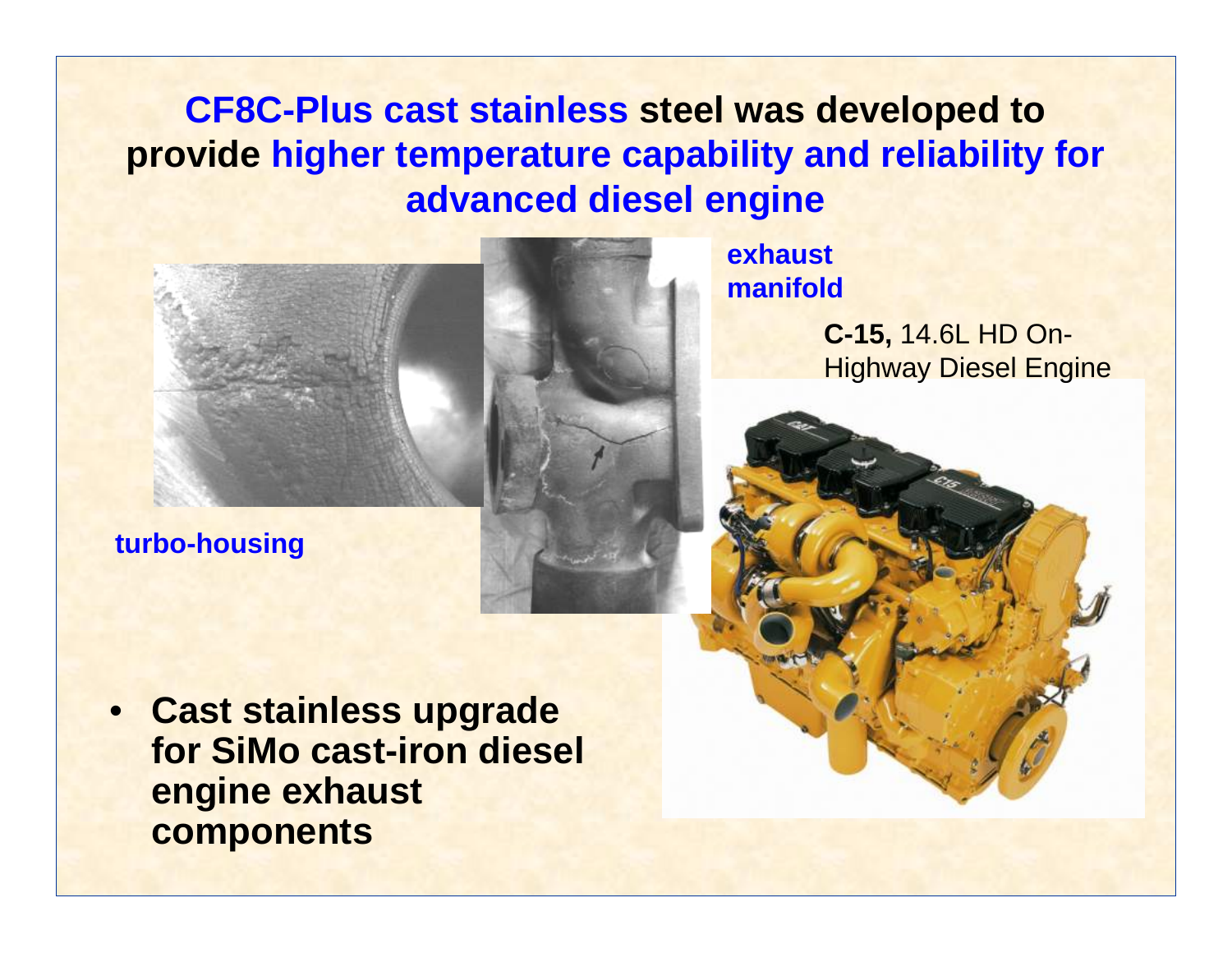## **Materials Need: High Performance Low-Cost Alloy was Needed to Replace SiMo Cast Iron**

#### **Some Candidate Alloy Compositions (wt%)**

- SiMo Cast Iron: Fe-3.45C-4Si-0.6Mo-0.3Mn
- CF8C: Fe-19Cr-10Ni-0.07C-1.0Nb-0.7Mn-1Si
- CF8C-Plus: Fe-19Cr-12Ni-0.07C-0.07Nb-0.4Si-+Mn+N
- Ni-Resist: Fe-2Cr-35Ni-0.5Mn-5Si-1.9C

Improving the properties of less expensive alloys without the costly addition of Ni offered the best opportunity CF8C-Plus = Best Results

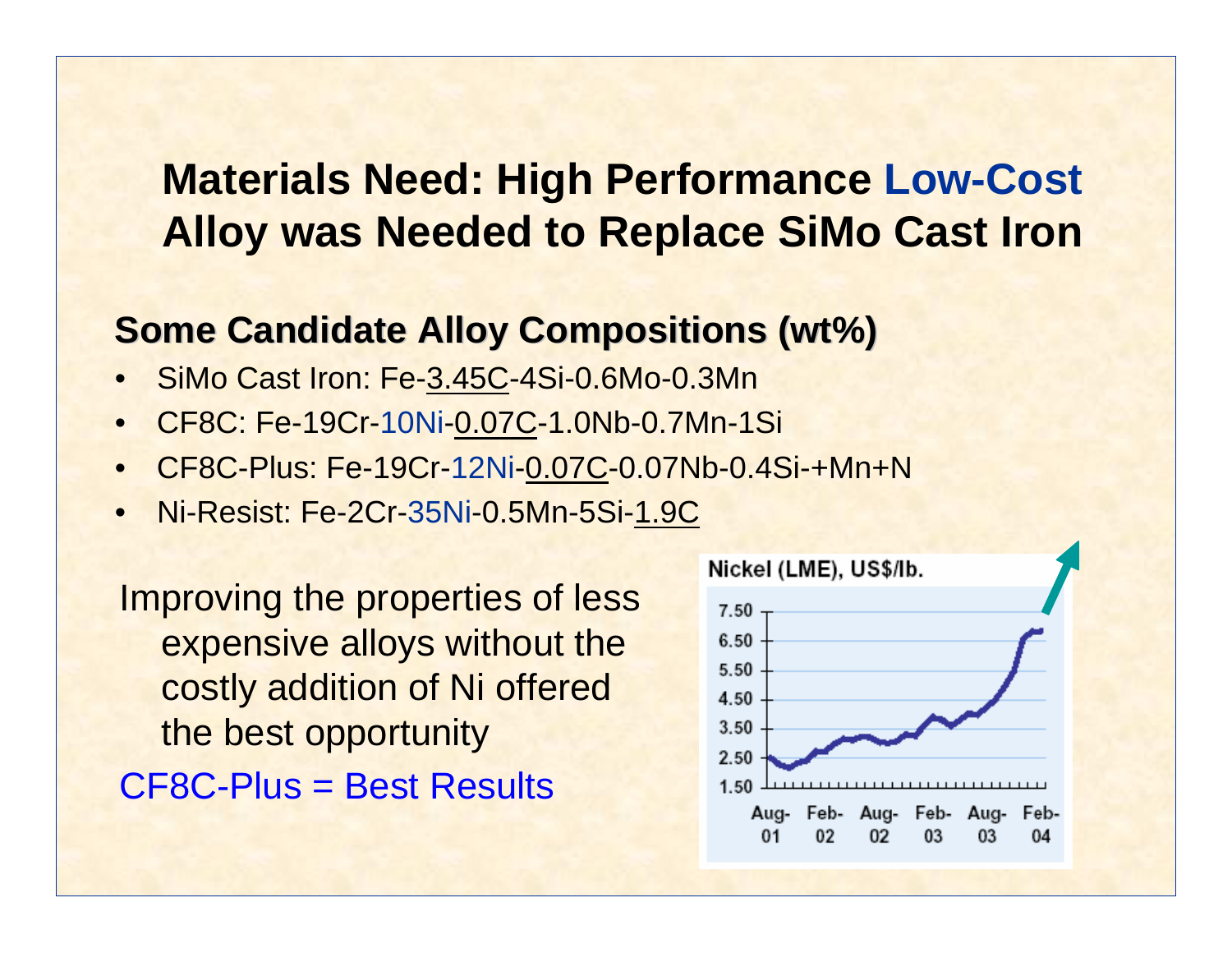## **Alloy Development: Mn and N were the "Plus" added to improve austenite stability**



- **Lower cost Mn and N were added instead of costly Ni for fully austenitic stainless steel**
- **CF8C = 15-25% Delta Ferrite, CF8C-Plus = 0% Delta Ferrite**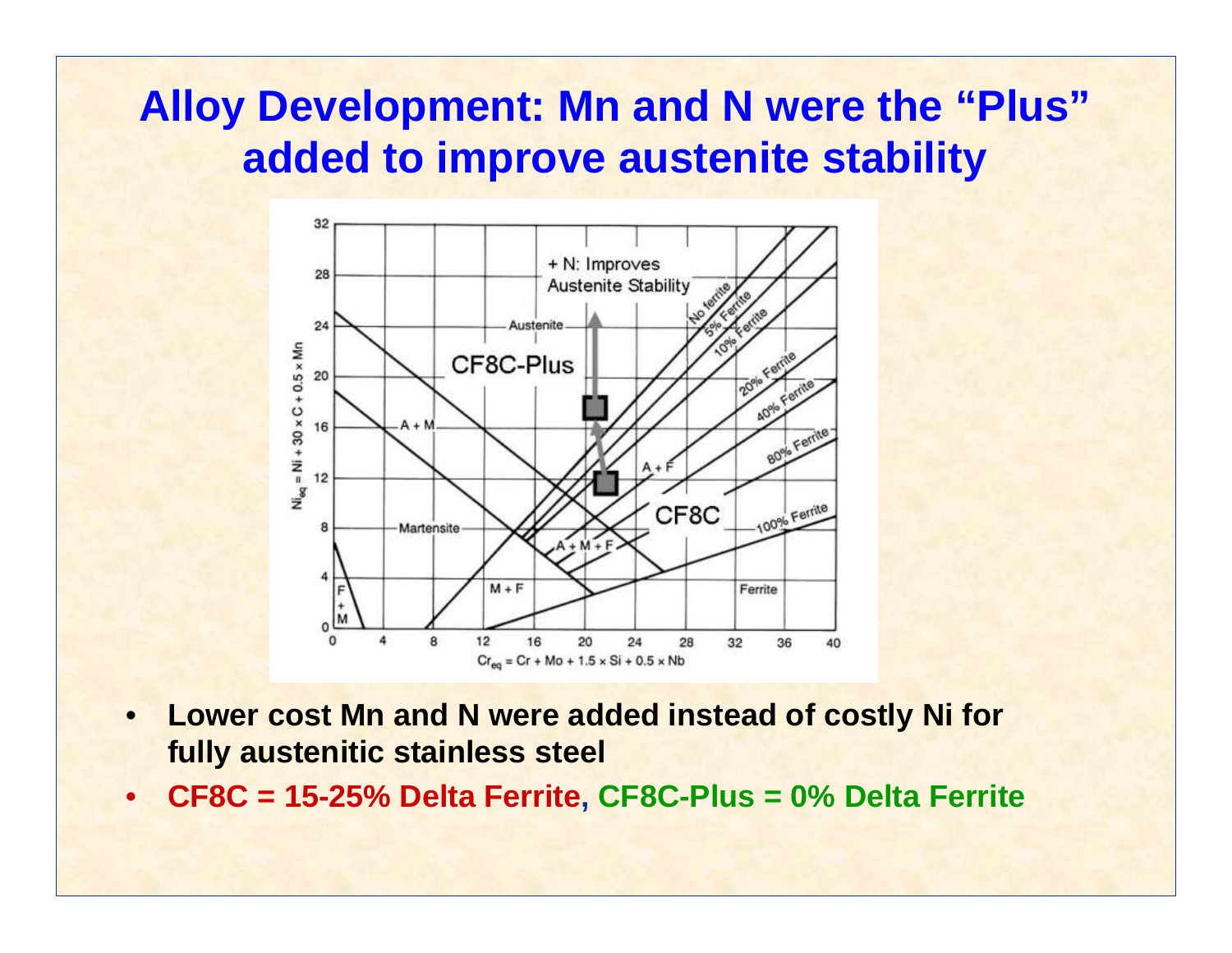### **CF8C-Plus Cast Stainless Steel won a 2003 R&D100**  Award for Outstanding Heat-Resistance at 850°C, and **Successful Commercial Scale-Up in only 1.5 years**

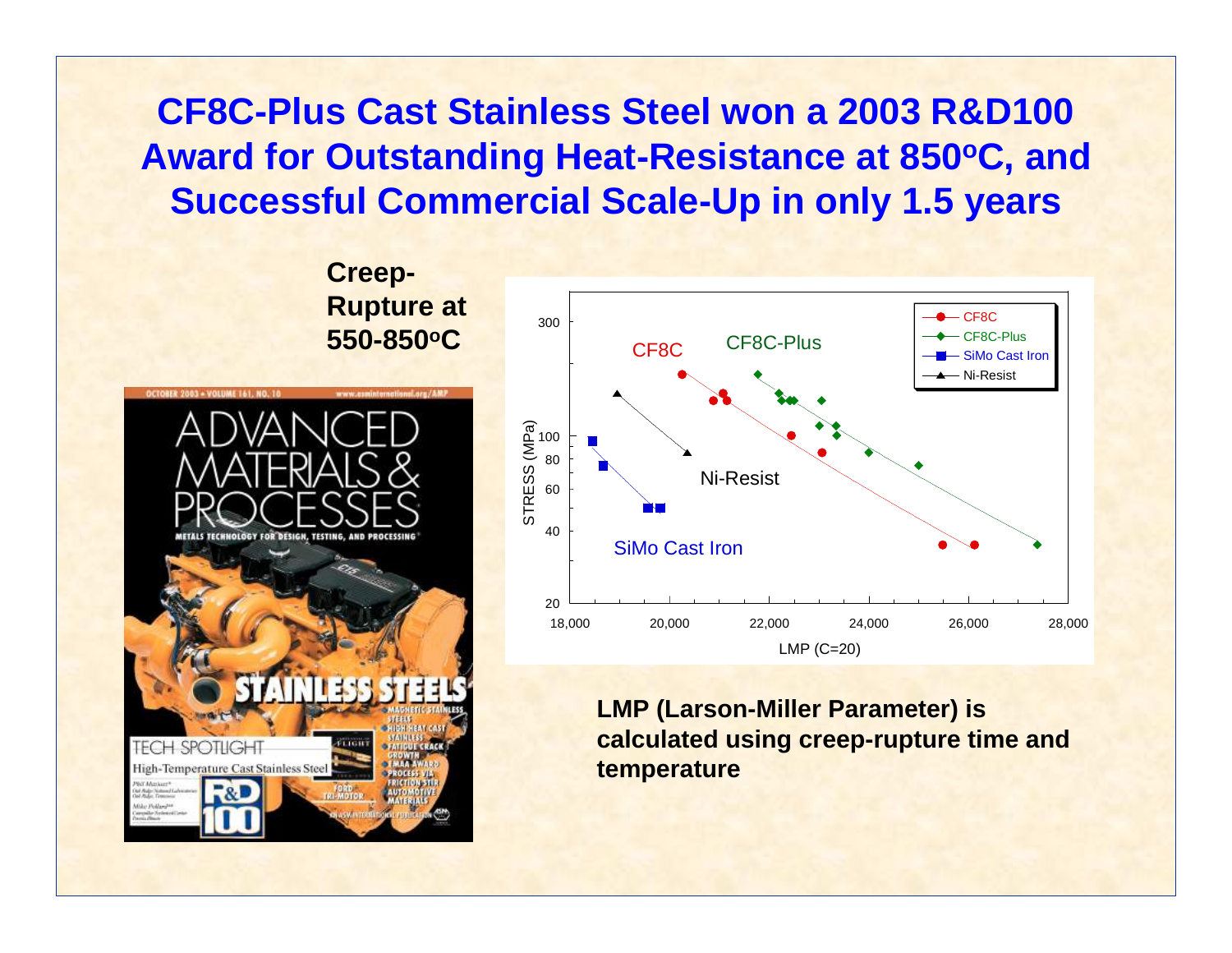## **Engineered Microstructure**

• **CF8C-Plus Has "Super" Creep Resistance at 850 oC Because Abundant, Stable Nano-NbC Precipitates Pin Dislocations** 



**Creep Tested 850 °C/23,000 h** 



**Creep Tested 850 °C/500 h** 

(TEM, as cast)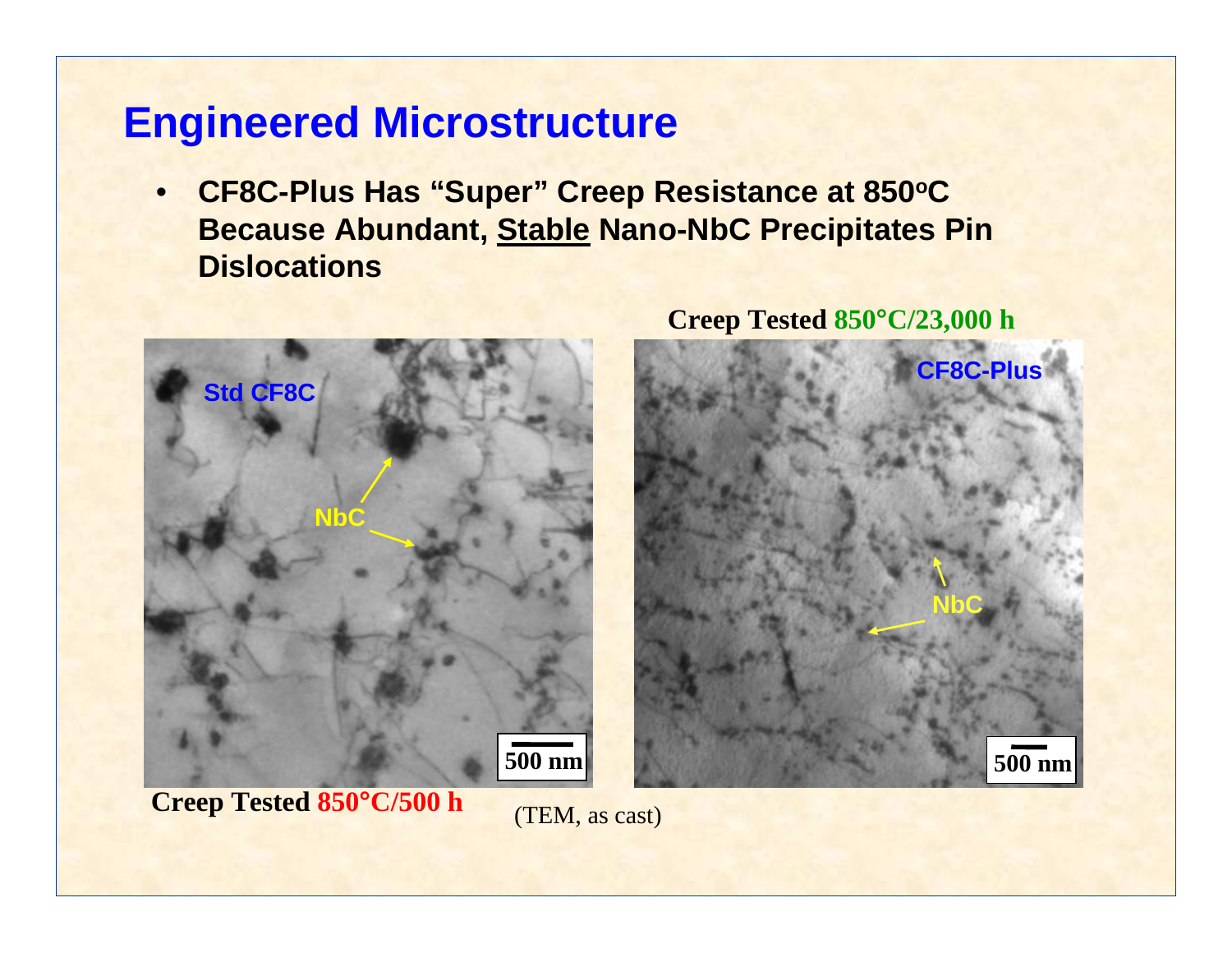## **CF8C-Plus Has Great Castability for Defect-Free Parts**



*CF8C-Plus Fluidity Spiral:* 

•*Round-top trapezoid, 3/8" w (bottom), ¼" w (top), ¼" high*  •*Length = linear length of spiral* 



 $\overline{C}$  CF8C Plus #1  $\rightarrow$  CF8C Plus #2 - $\times$ - CF8M

• CF8C-Plus (<0.5Si) shows as-good or better fluidity compared to CF8M (1.5Si) at equivalent pour temperatures

*From Ron Bird, Stainless Foundry and Engineering*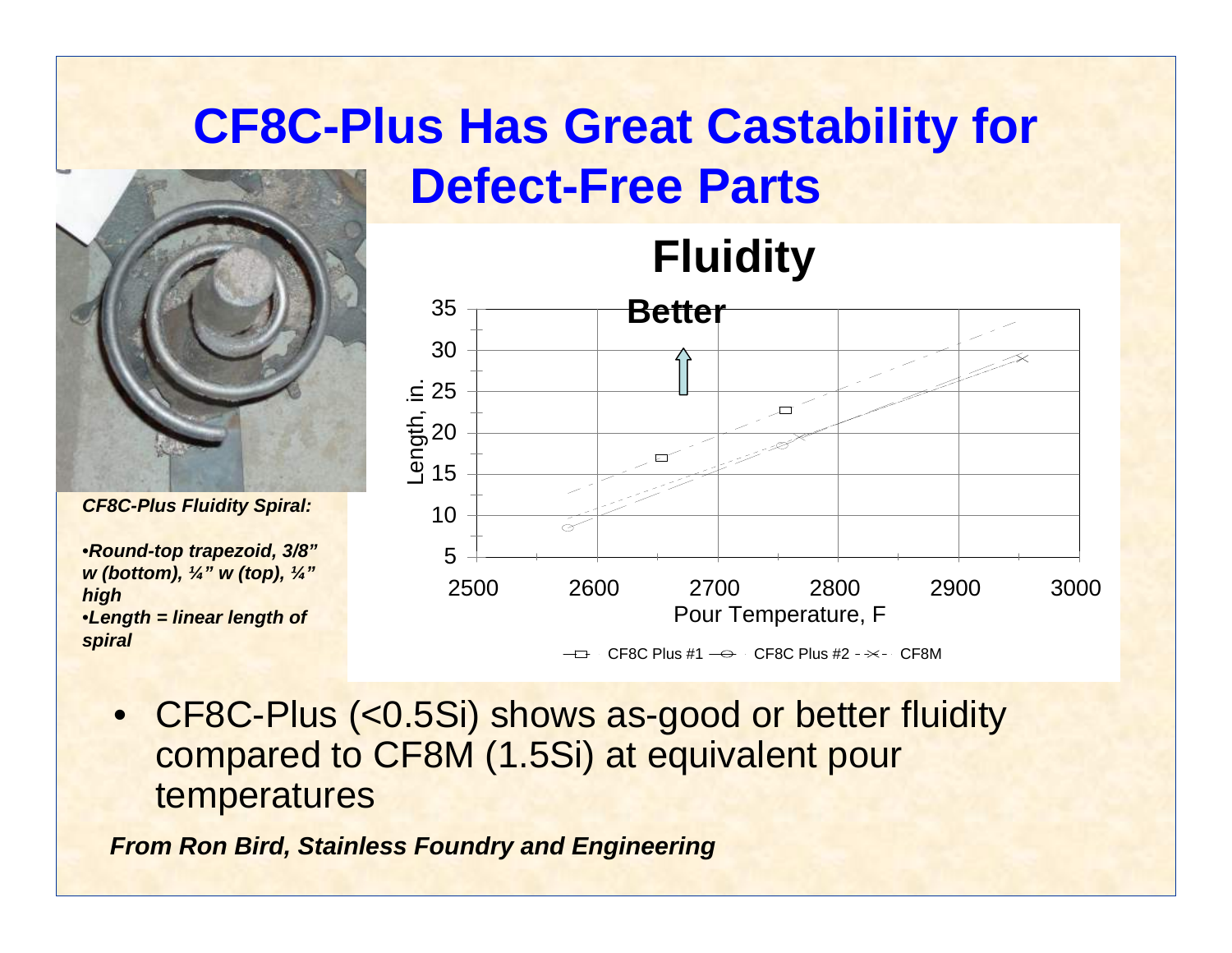**In May, 2007, CF8C-Plus was submitted to ASTM for approval of a new heatresistant cast alloy grade – HG10MNN** 

**Welds of CF8C-Plus passed U-bend Ductility test (SF&E)** 





**Welds of CF8C-Plus passed RT tensile tests for UTS and ductility, with 20% Better YS than base metal**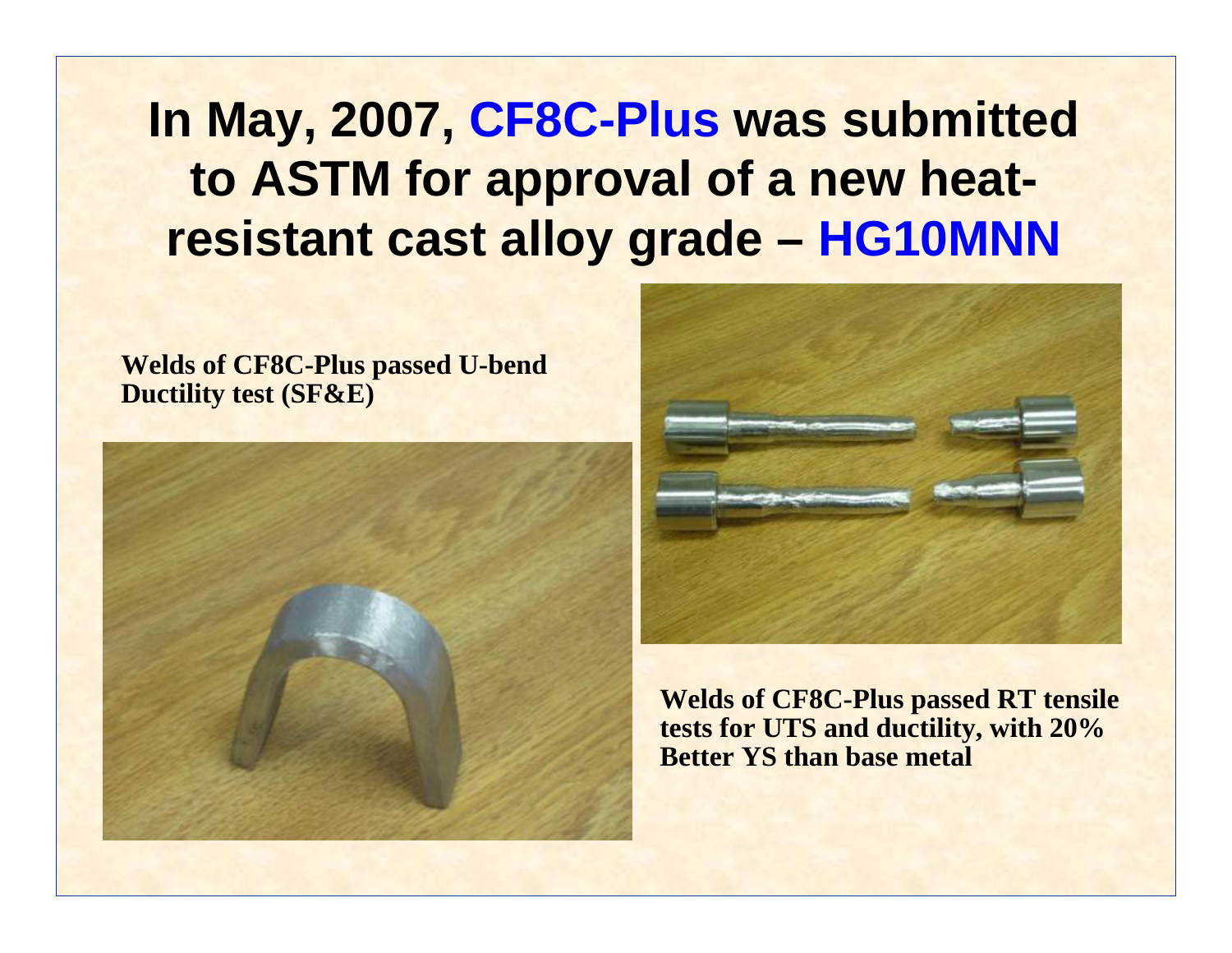**Commercial Applications – Direct Replacement of NiResist for Natural Gas Reciprocating Engines at Reduced Cost** *(Cost of CF8C-Plus = 80% of NiResist)* 



**45 lb static sand-cast CF8C-Plus exhaust component cast by Stainless Foundry and Engineering, Inc.**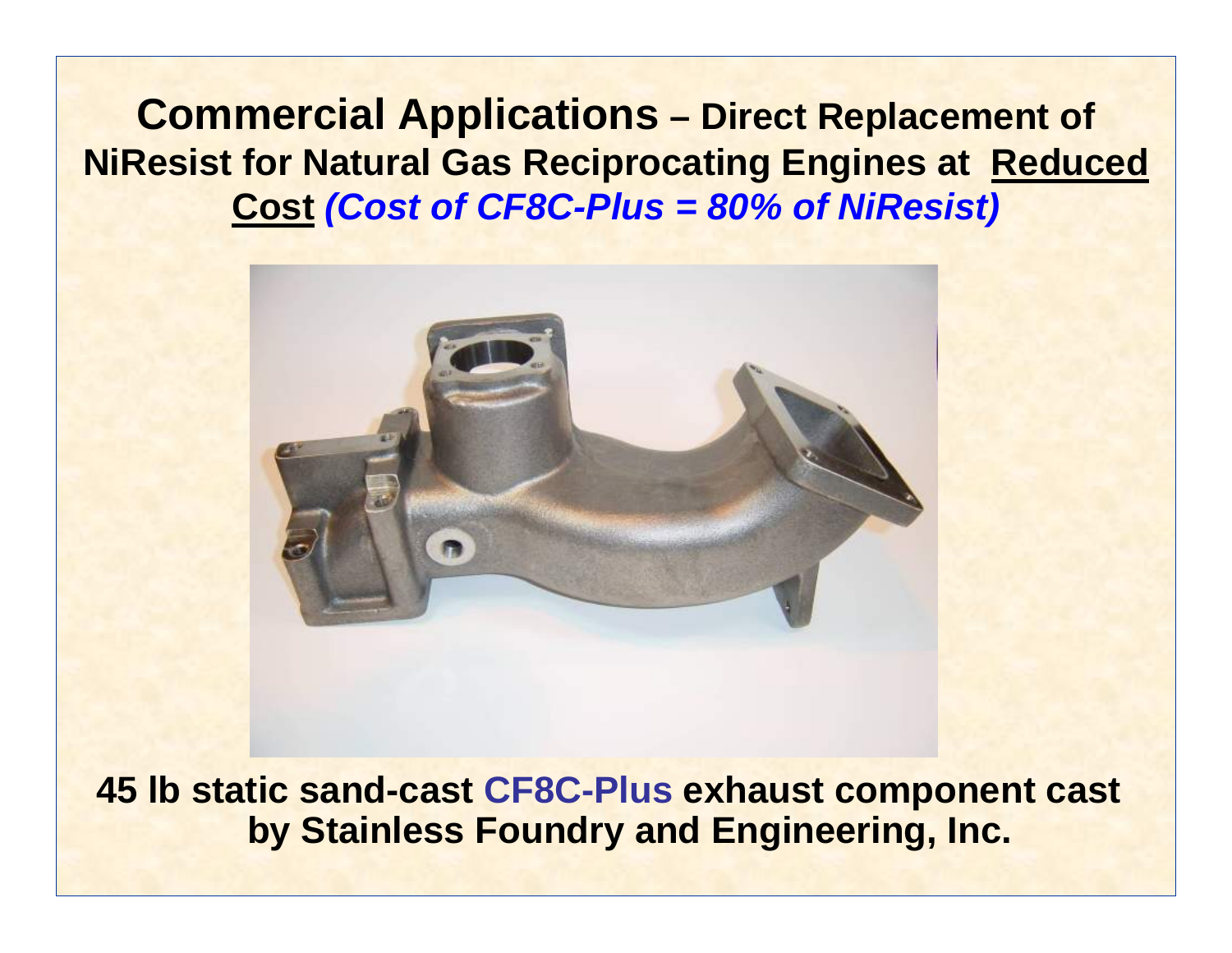Caterpillar is now using **CF8C-Plus steel** for the CRS components which are on all heavy-duty highway truck diesel engines in 2007



SiMo Cast-iron

CF8C-Plus steel

Caterpillar Regeneration System (CRS) Housing

• **Exhaust combustor (turbo exhaust + injected fuel) to clean out particulate filters: high temperature and rapid cycling conditions**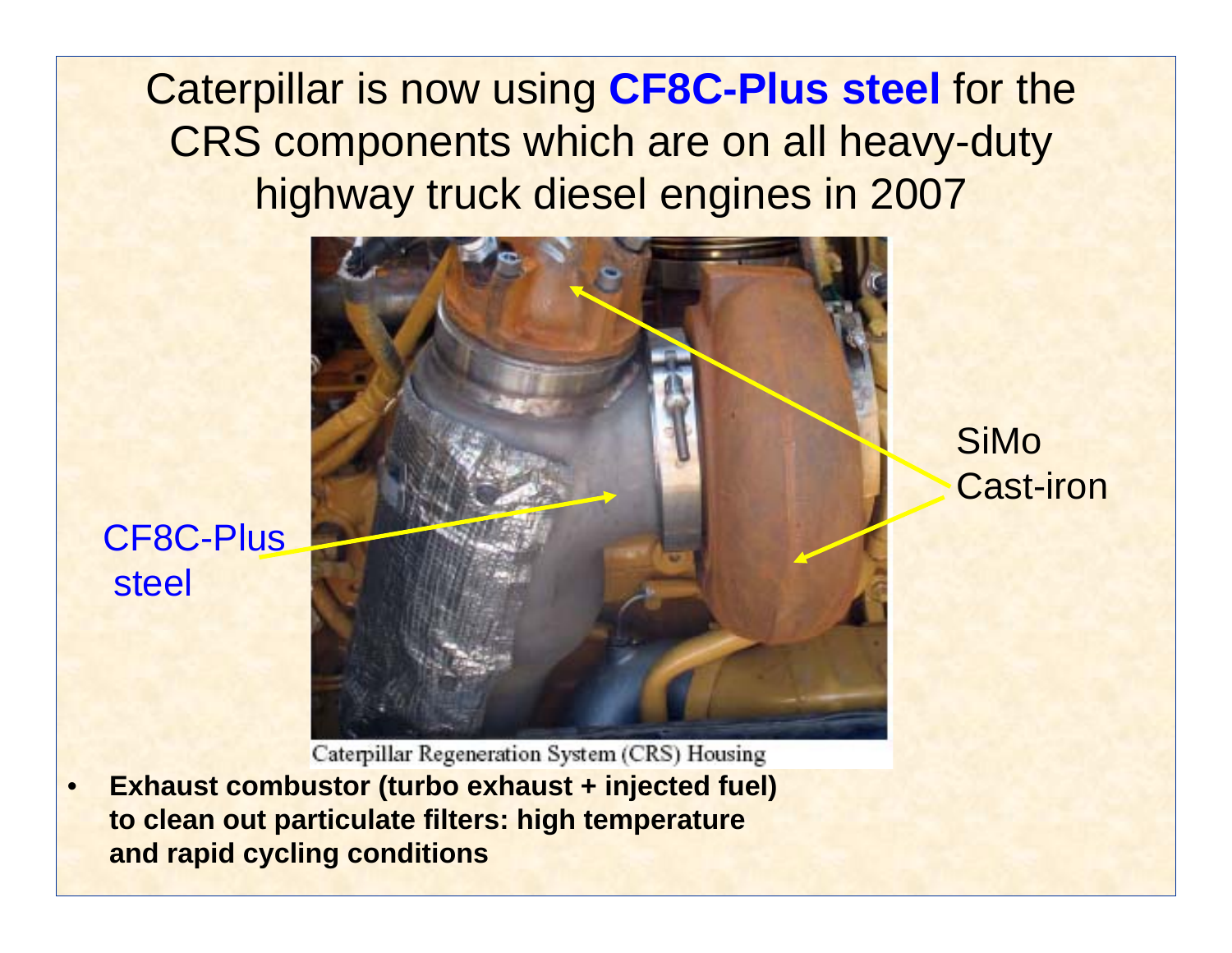# New Work on Step-Castings to get mechanical properties data on thinsections, to support turbocharger and manifold applications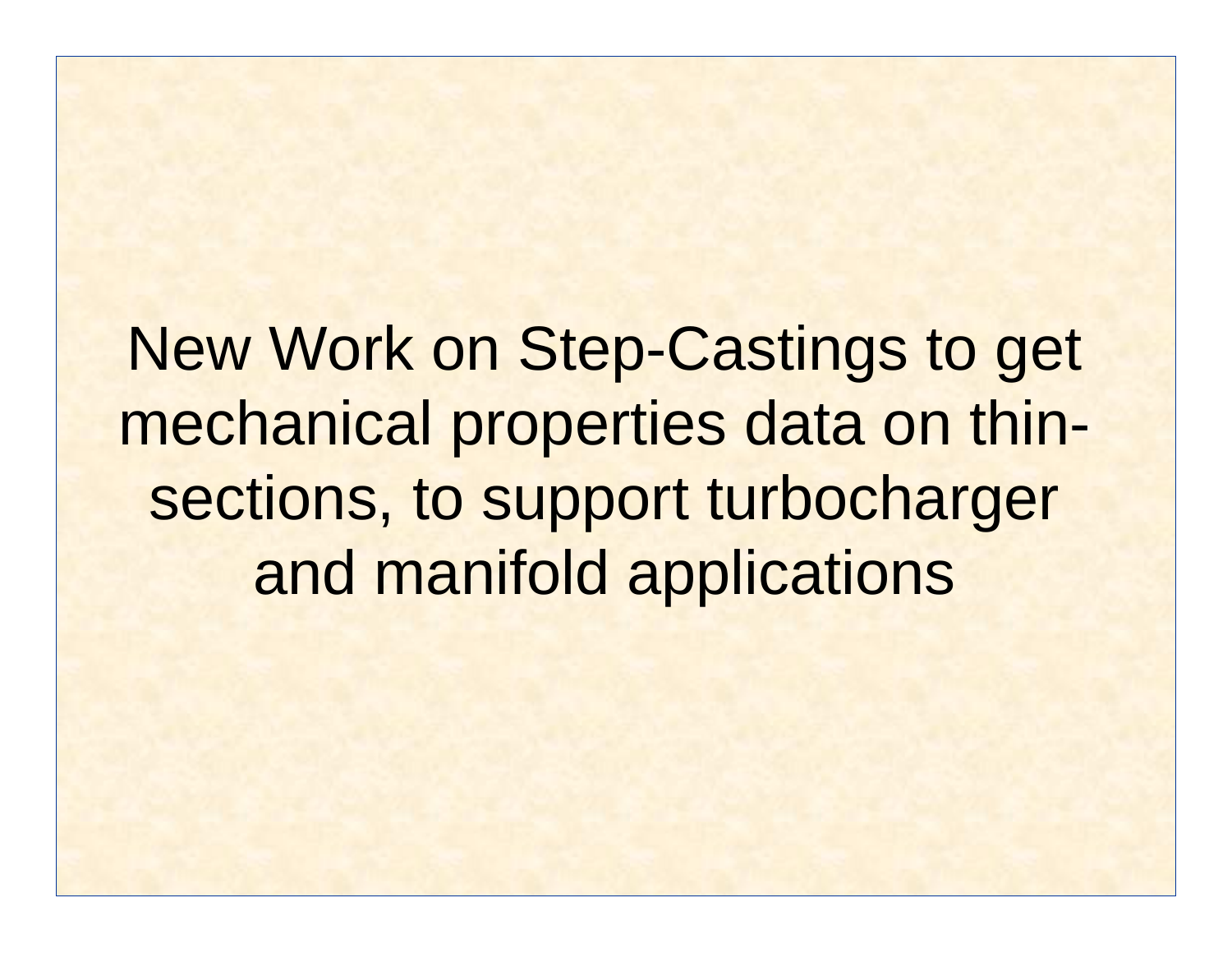### **ORNL is using step-castings of CF8C-Plus and CF8C-Plus Cu/W to measure mechanical properties of the thin sections representative of heavy-diesel exhaust components**



- 
- 
- **Stainless Foundry & Engineering made step castings of CF8C-Plus and CF8C-Plus Cu/W in late 2006**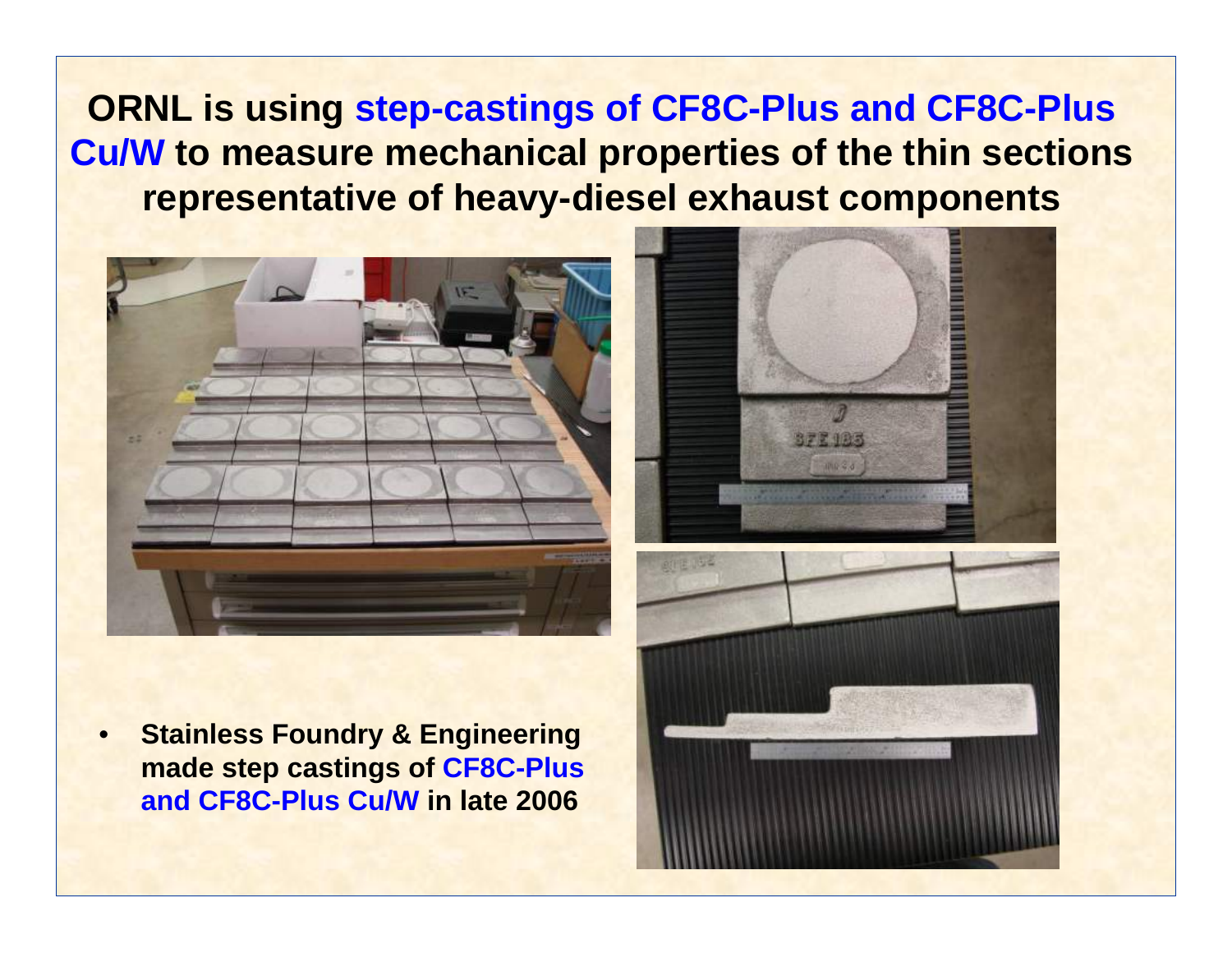# **Thin Sections of CF8C-Plus have refined dendrite/grain structure**



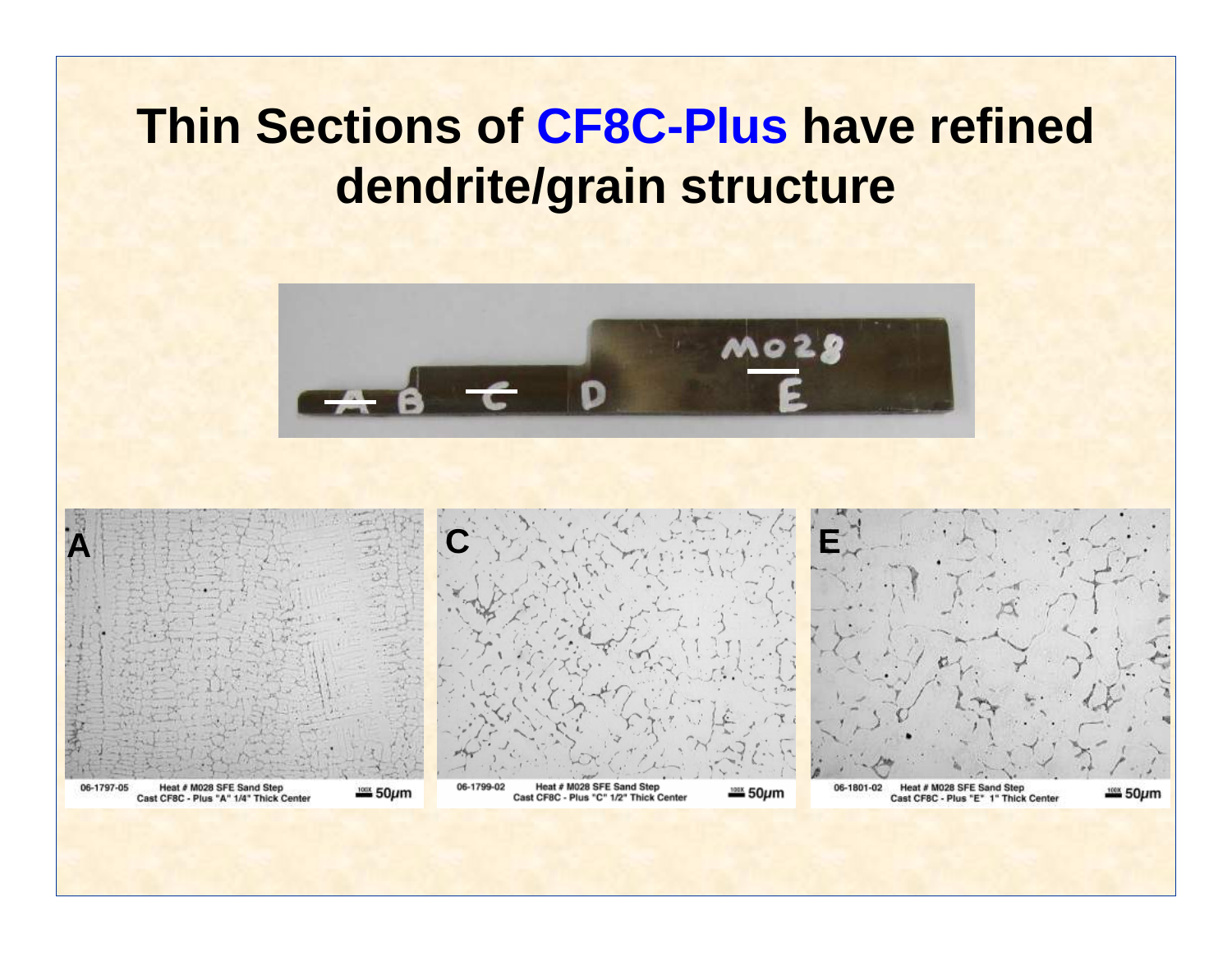## **CF8C-Plus thin sections have YS as good or better than thicker sections**

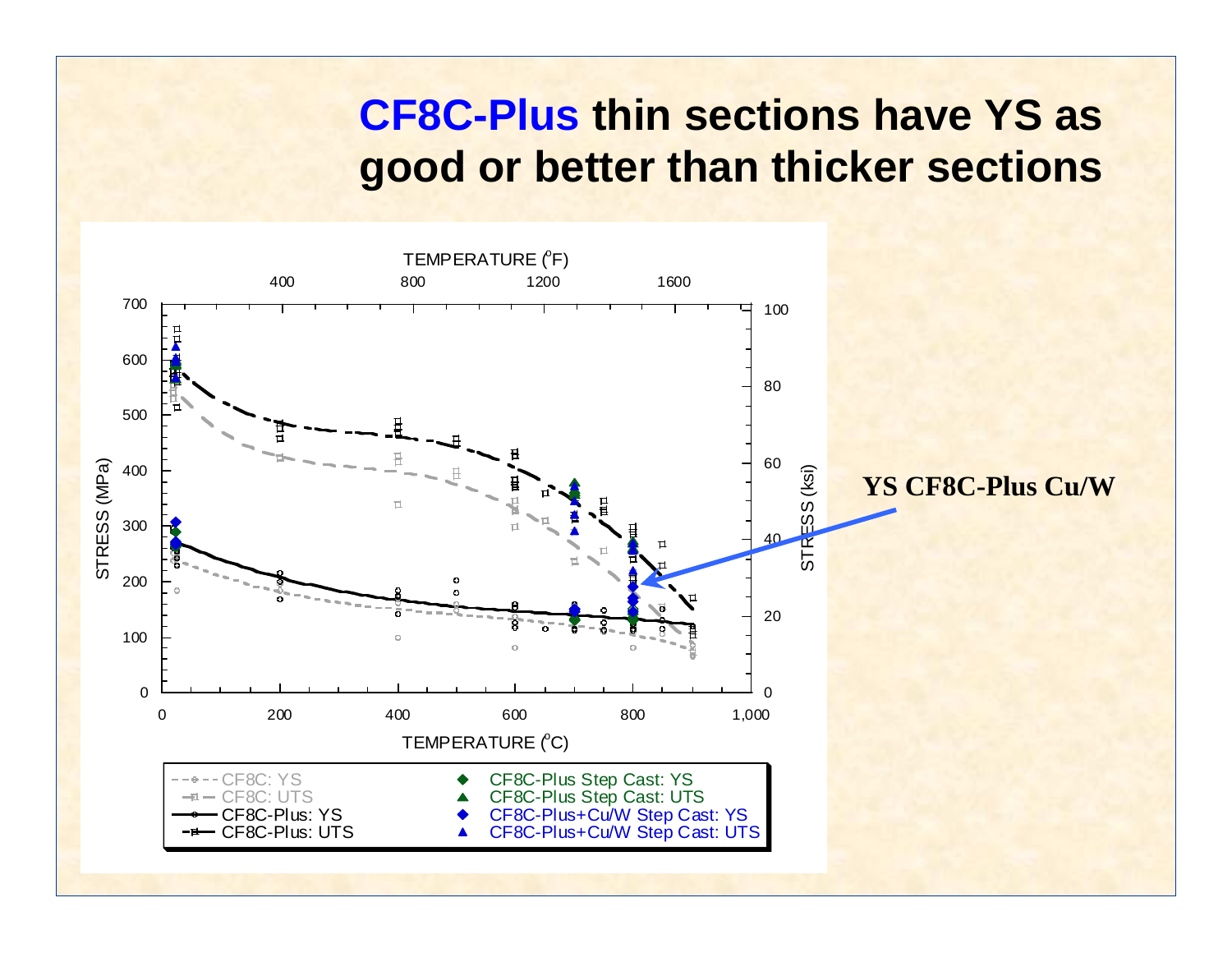#### **Preliminary data indicates CF8C-Plus thin-sections also have good creep and rupture resistance**

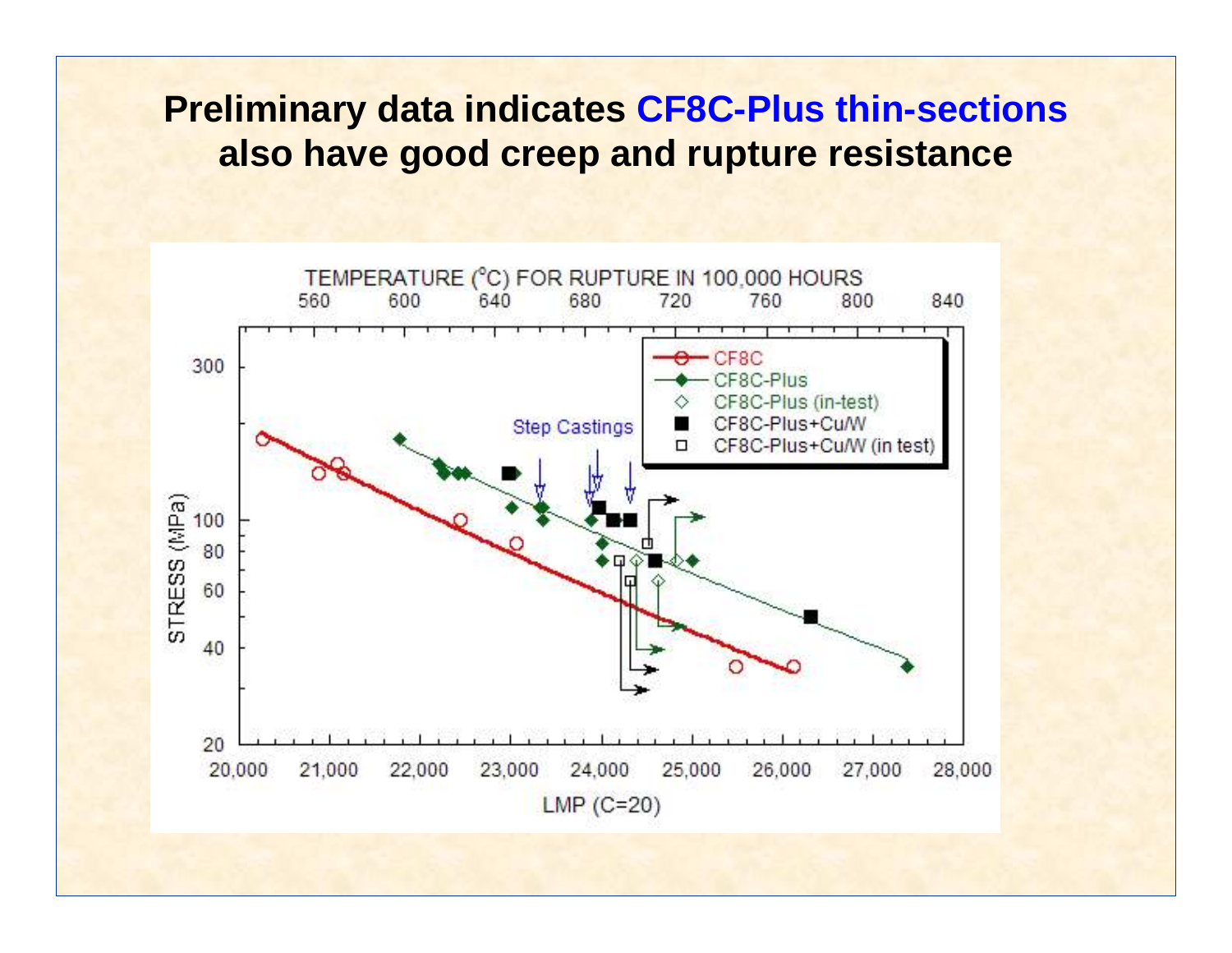# CF8C-Plus Cu/W has improved creep resistance compared to CF8C-Plus



• Good creep resistance in thin-section casting is important for turbocharger and manifold applications